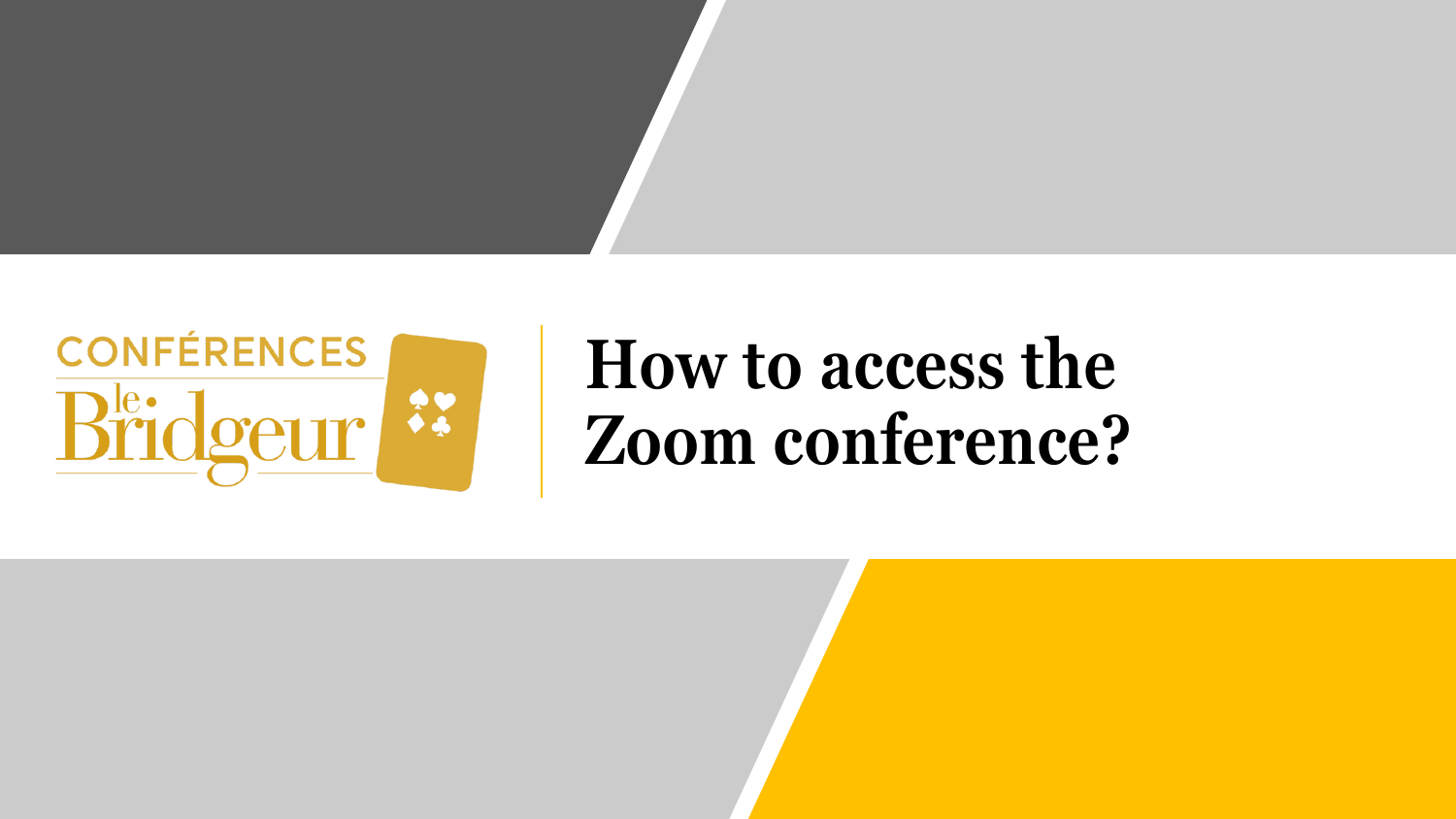#### **METHOD 01**

#### **FROM A COMPUTER OR A TABLET**

**1. Click on the link sent by Bridge Eshop**

**2. If you have downloaded the Zoom application, click on the "Open Zoom Meetings" button; if not, click on "Download now".** 

| B Le Bridgeur : la réfé B https://www.bridge ⊠ Marketing: Email M | If you have<br><b>Ouvrir Zoom Meetings?</b>                                                                               | k s                       |
|-------------------------------------------------------------------|---------------------------------------------------------------------------------------------------------------------------|---------------------------|
| <b>ZOOM</b>                                                       | downloaded Zoom:<br>https://us02web.zoom.us souhaite ouvrir cette application.                                            | English $\star$<br>upport |
|                                                                   | Toujours autoriser us02web.zoom.us à ouvrir les liens de ce type dans l'applicat<br>□<br>tion associ<br><b>Click here</b> |                           |
|                                                                   | <b>Ouvrir Zoom Meetings</b><br>Annuler                                                                                    |                           |
|                                                                   |                                                                                                                           |                           |
|                                                                   |                                                                                                                           |                           |
|                                                                   |                                                                                                                           |                           |
|                                                                   |                                                                                                                           |                           |
|                                                                   | Click Open Zoom Meetings on the dialog shown by your browser                                                              |                           |
|                                                                   | If you don't see a dialog, click Launch Meeting below                                                                     |                           |
|                                                                   |                                                                                                                           |                           |
|                                                                   | <b>Launch Meeting</b>                                                                                                     |                           |
|                                                                   | If you DON'T have                                                                                                         |                           |
|                                                                   | downloaded Zoom:                                                                                                          |                           |
|                                                                   | <b>Click here</b>                                                                                                         |                           |
|                                                                   | Don't have Zoom Client installed? Download Now                                                                            |                           |
|                                                                   |                                                                                                                           |                           |
|                                                                   | Copyright ©2021 Zoom Video Communications, Inc. All rights reserved.                                                      |                           |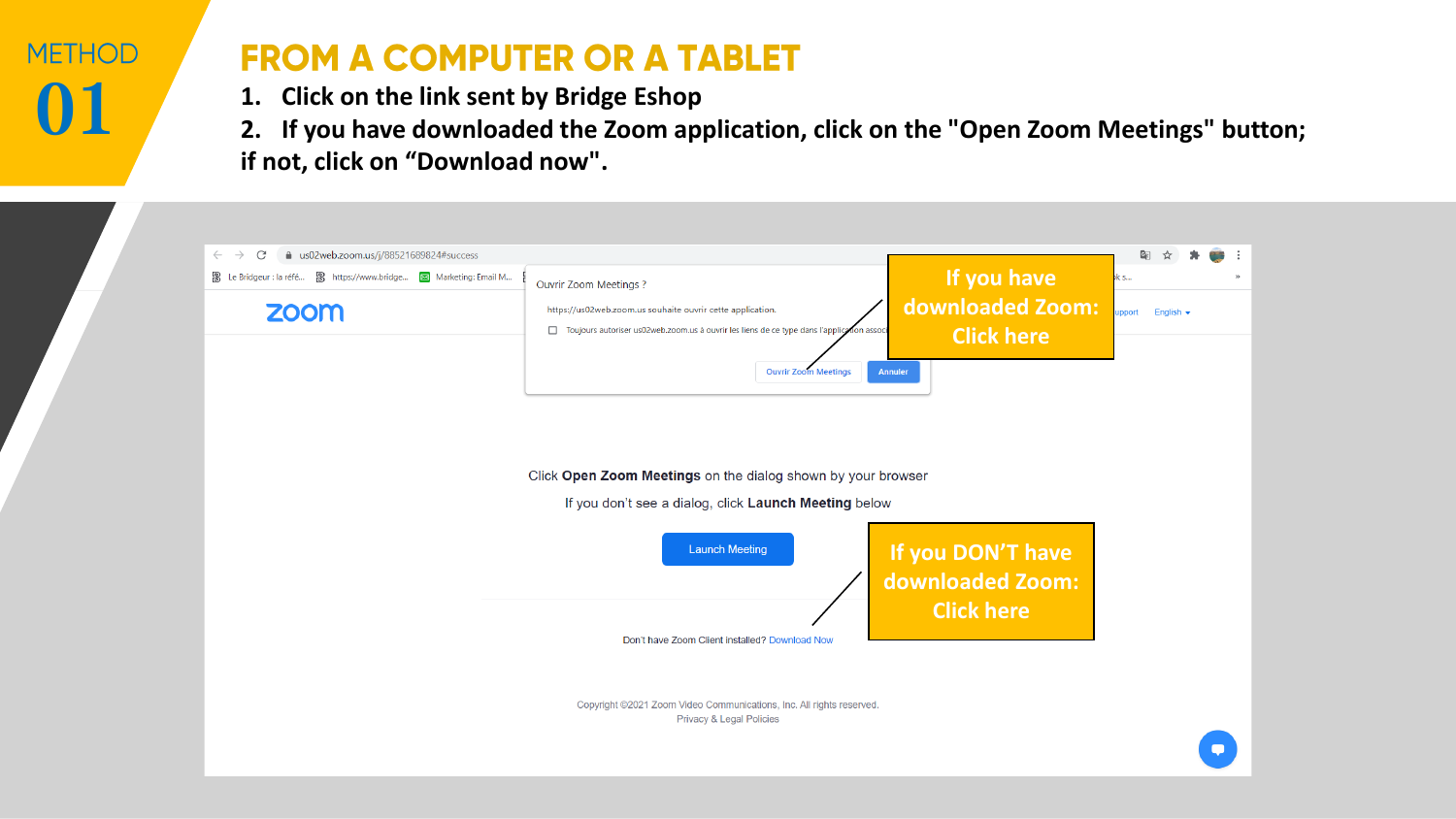# **METHOD**

### **1. Open directly your Zoom application or go to the Zoom.us website 1. Open directly your Zoom application or go to the Zoom.us website**

- 
- **2. Click on "Join a meeting" and then enter the ID specified in the PDF sent by Bridge Eshop**

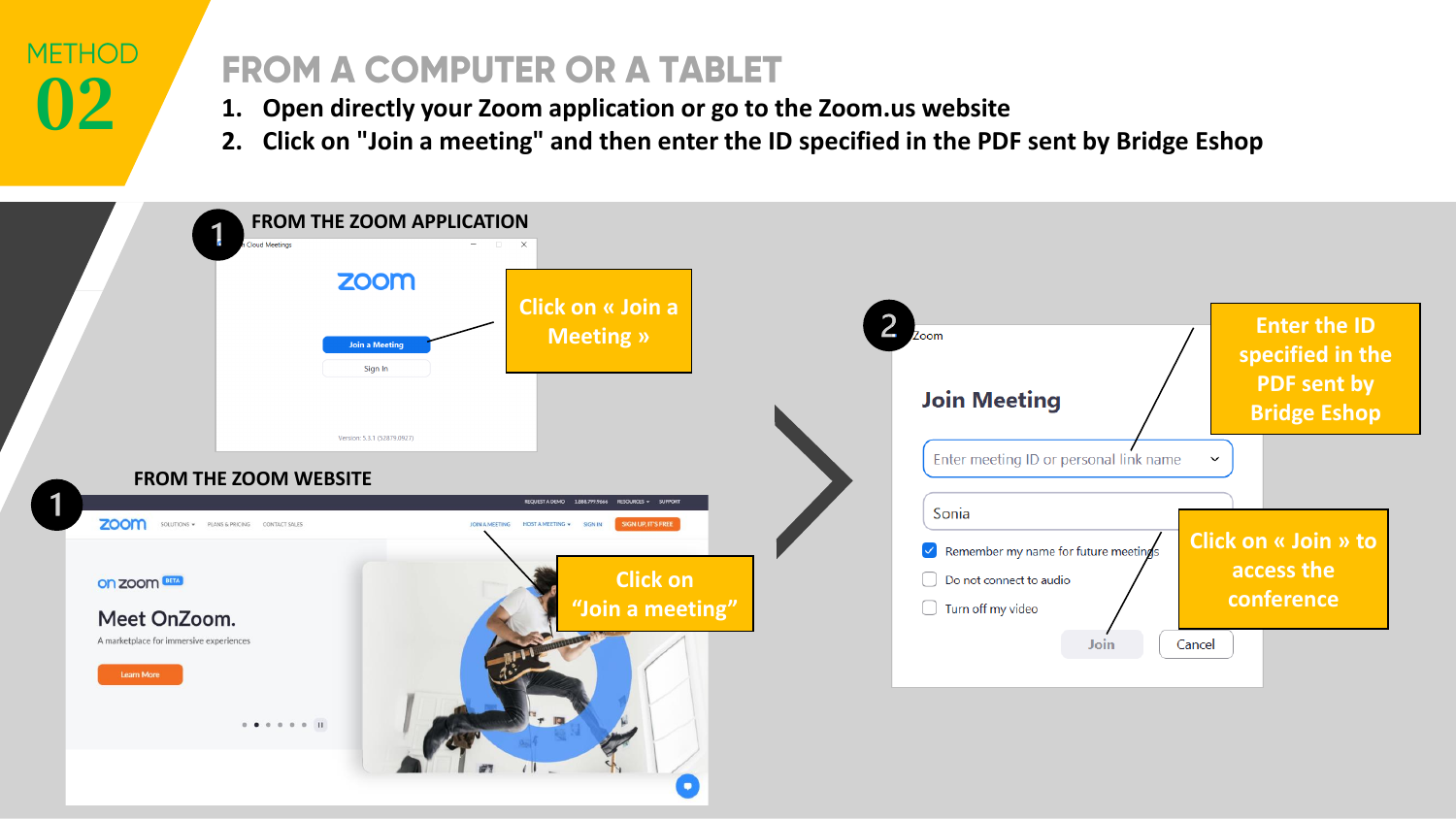# **How to manage the sound and the camera on Zoom?**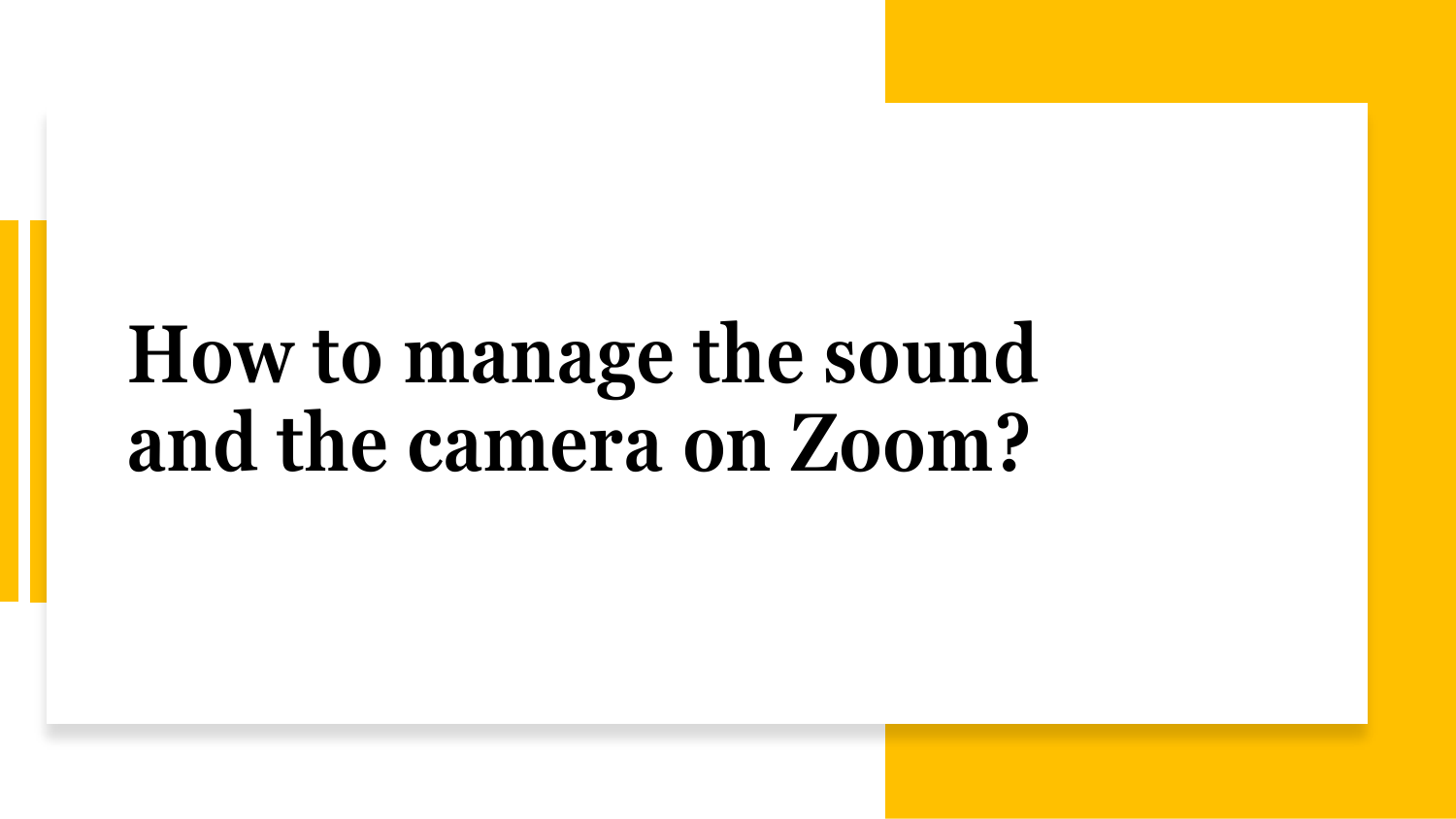- **1. By default, your sound is muted when you arrive on the Zoom platform so as not to disrupt the conference.**
- **2. You can activate/deactivate the sound and the camera at any time by clicking on the corresponding icons at the bottom left.**
- **3. However, if you do not hear the conference, you can usually leave the conference and return to it.**



**Click here to activate/deactivate your sound**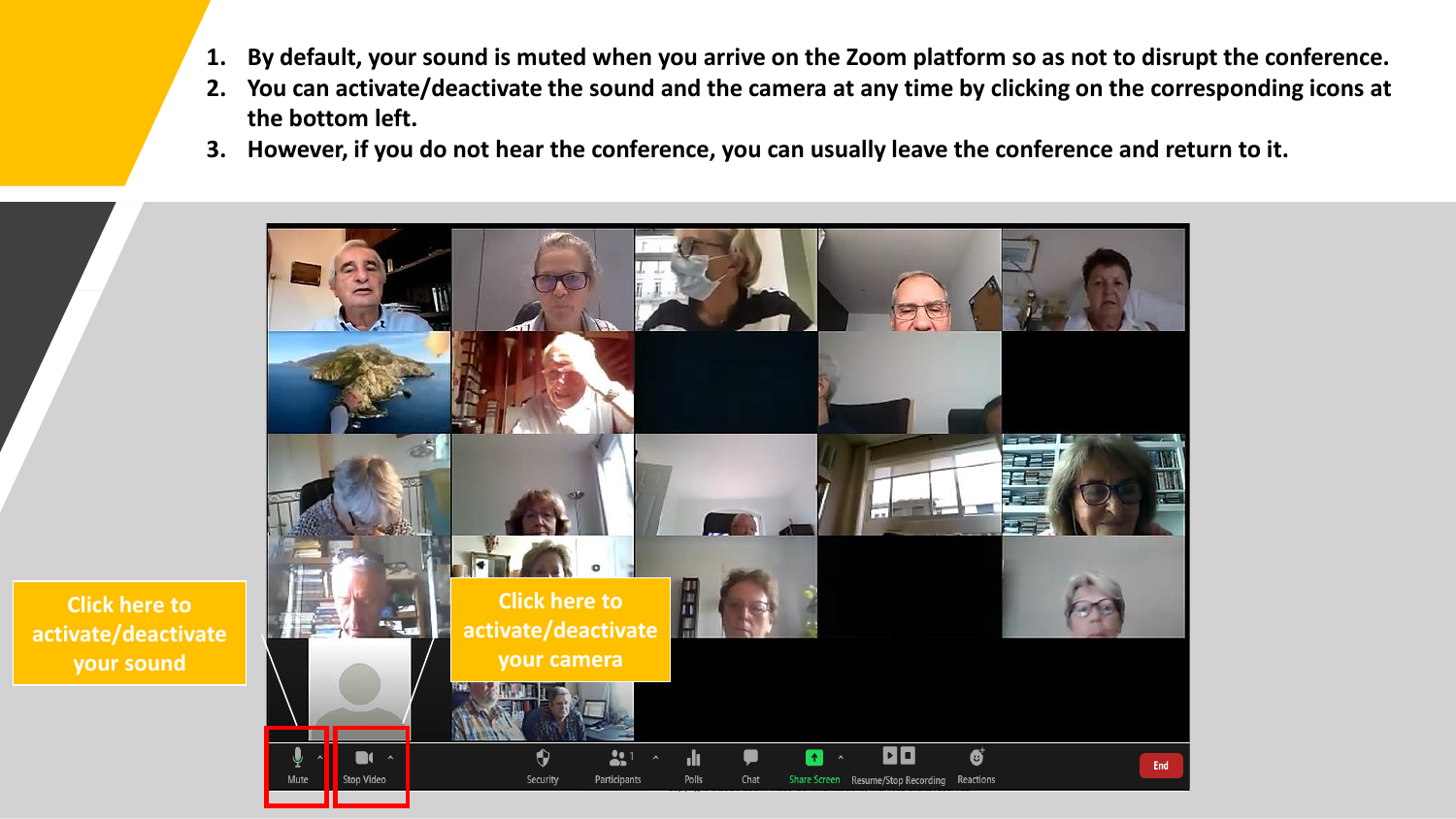# **How do I access Zoom chat?**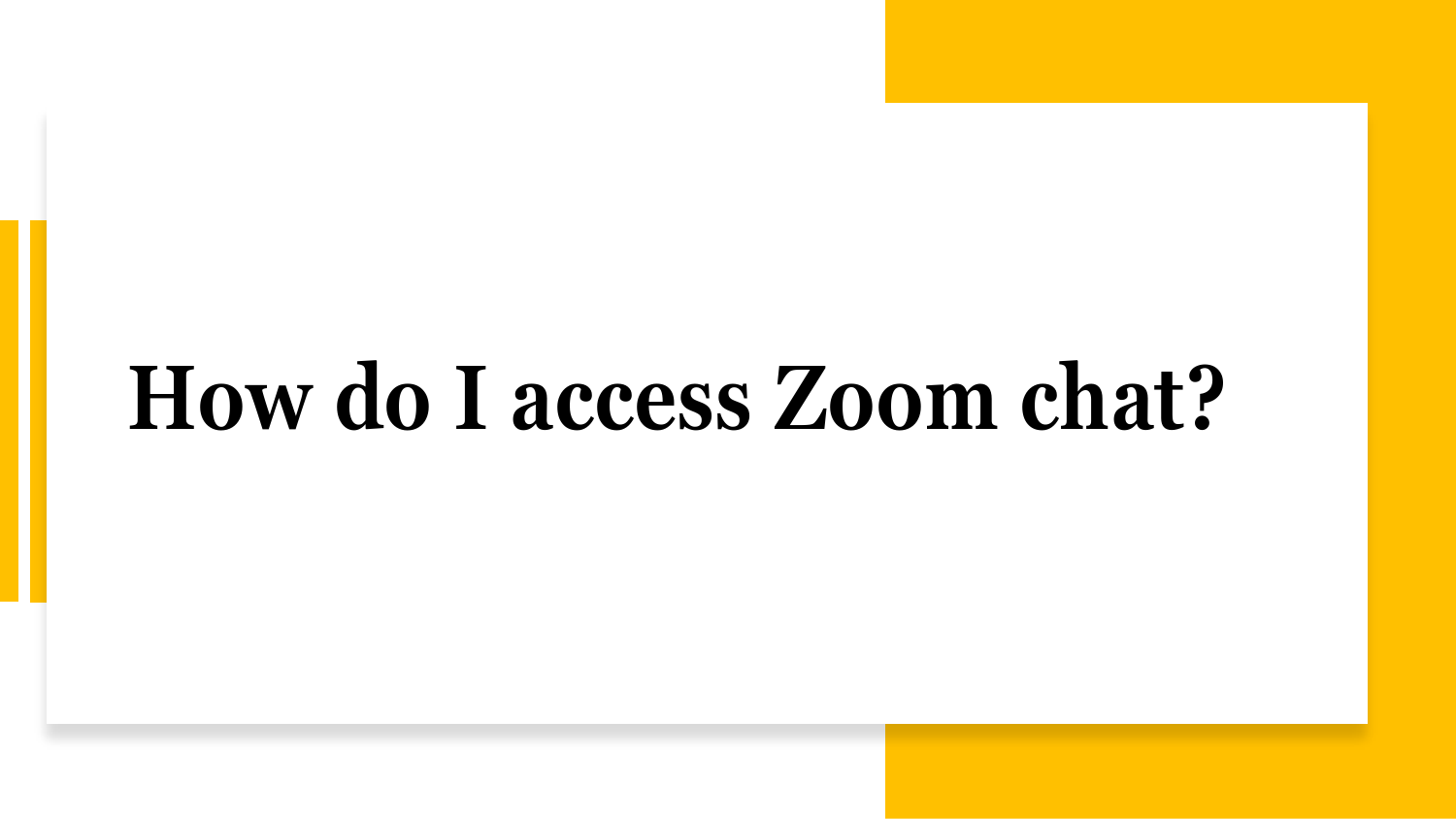**To participate in the conference, please use Zoom messaging:**

- **1. Click on "Chat" at the bottom of your screen Zoom**
- **2. A window will open on the right of your screen.**
- **3. Write your message and then click on the Send key on your keyboard.**

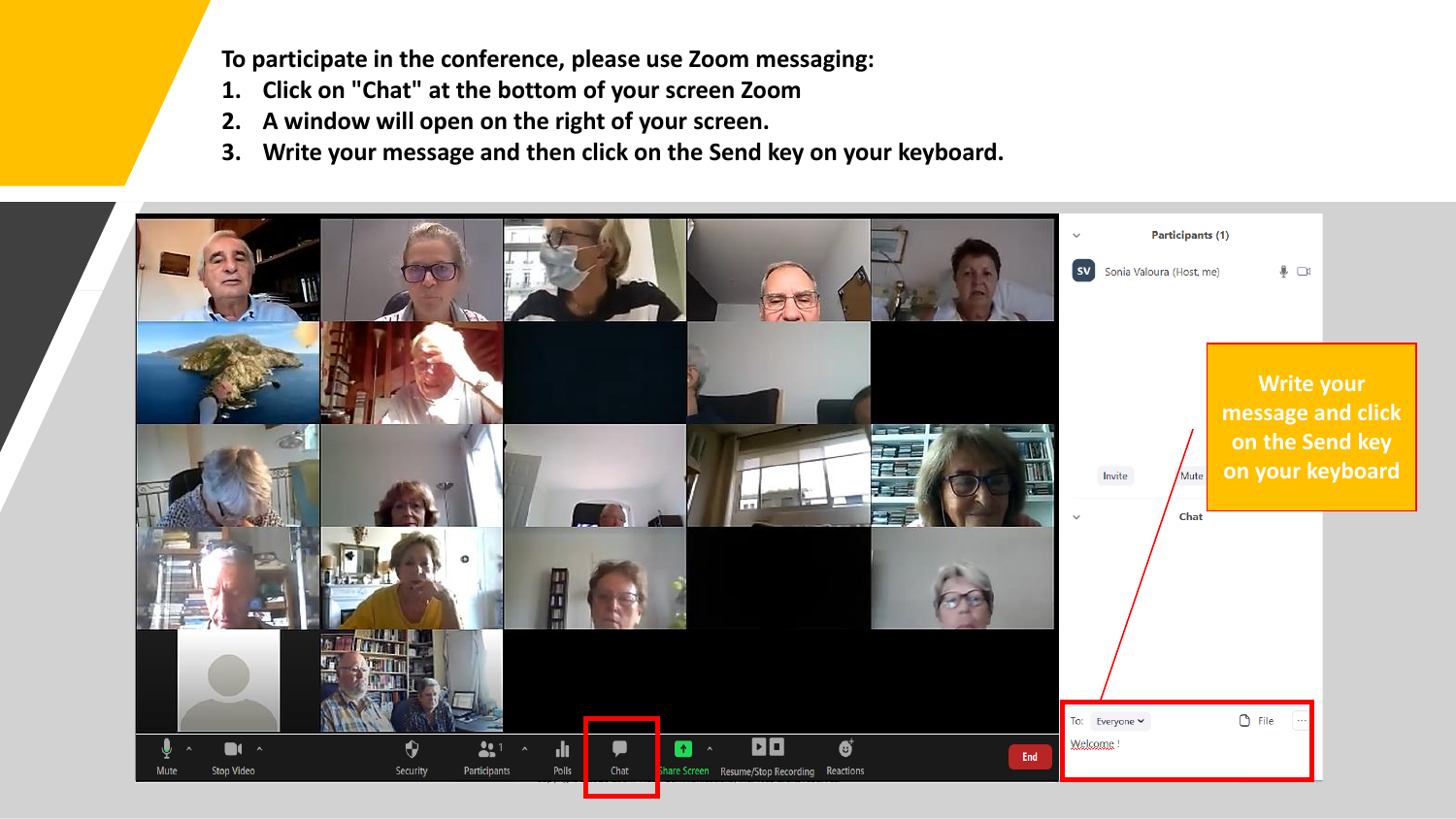# **How to manage the display on Zoom?**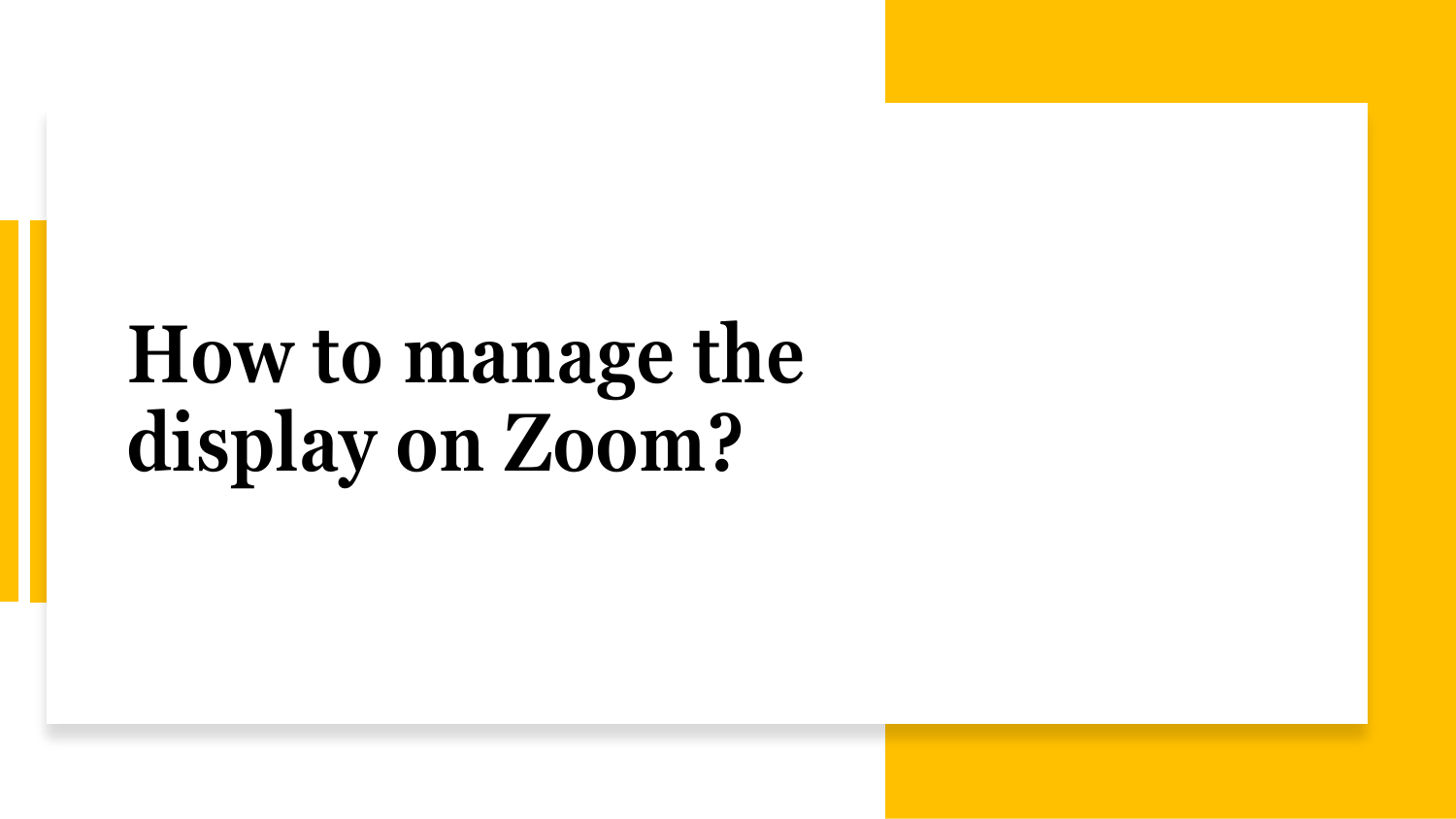- **When the conference starts, the meeting leader will share his or her computer screen with the participants. You will then see the facilitator's presentation appear on your screen. Screen sharing will potentially open in "side-by-side" mode, meaning that you will see the moderator's screen on the left and his or her camera on the right (see image below).**
- **If this is not the case, you can click on "Display options" and then on "Side by side mode".**

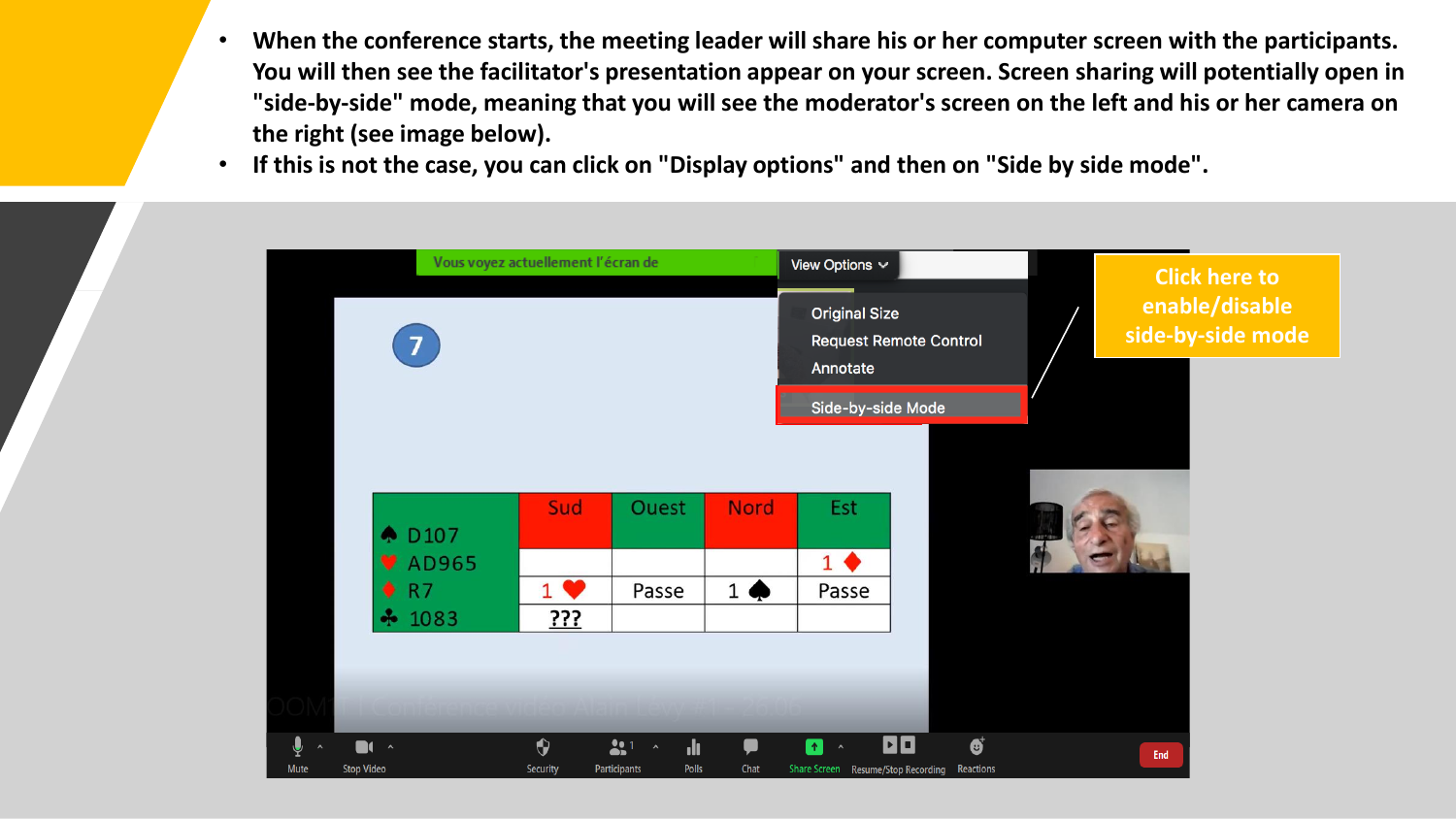# **Who can record the Zoom conference?**